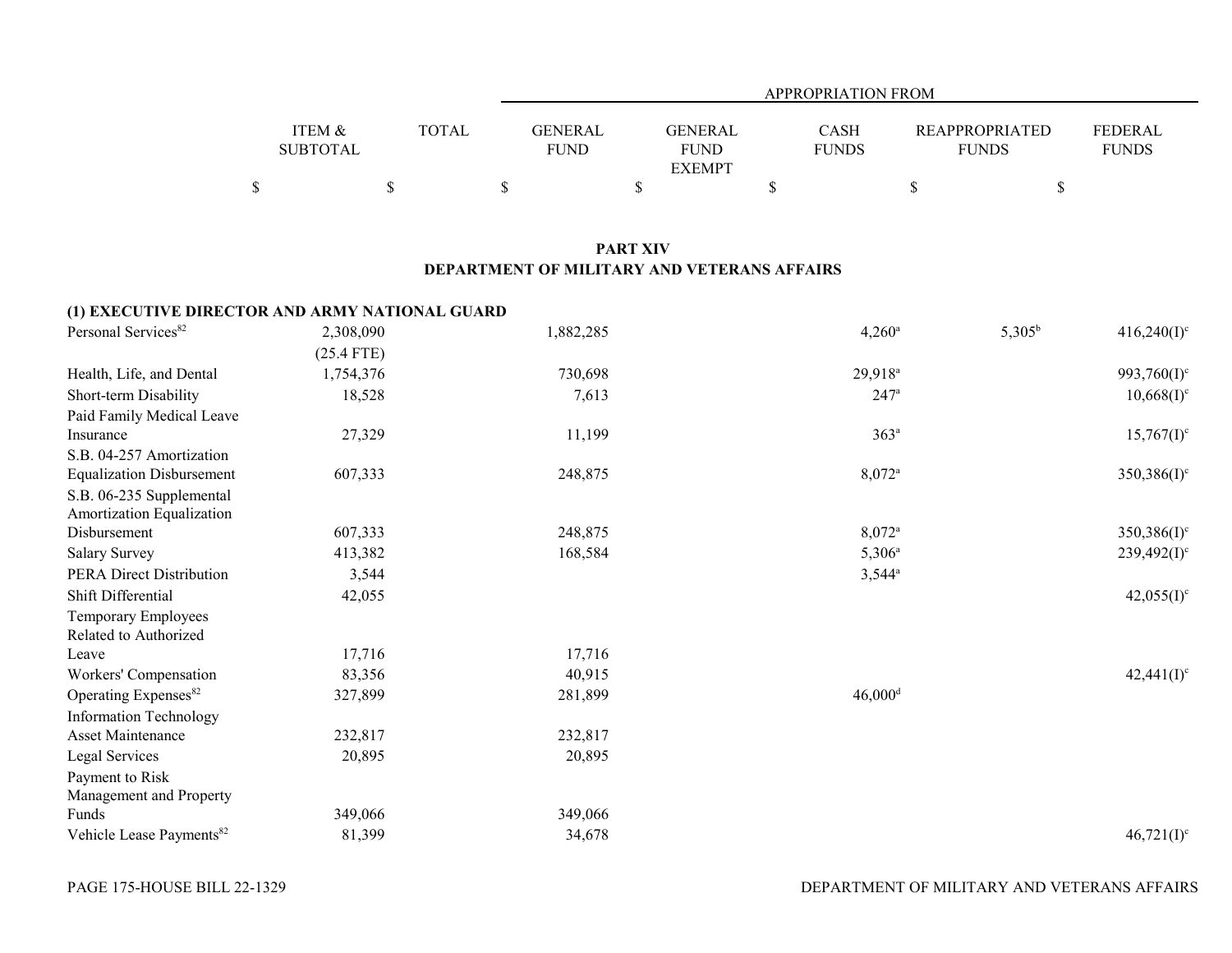|                                                 |              |                           |              | APPROPRIATION FROM            |    |                                                |    |                       |             |                                       |                                |
|-------------------------------------------------|--------------|---------------------------|--------------|-------------------------------|----|------------------------------------------------|----|-----------------------|-------------|---------------------------------------|--------------------------------|
|                                                 |              | ITEM &<br><b>SUBTOTAL</b> | <b>TOTAL</b> | <b>GENERAL</b><br><b>FUND</b> |    | <b>GENERAL</b><br><b>FUND</b><br><b>EXEMPT</b> |    | CASH<br><b>FUNDS</b>  |             | <b>REAPPROPRIATED</b><br><b>FUNDS</b> | <b>FEDERAL</b><br><b>FUNDS</b> |
|                                                 | $\mathbb{S}$ | $\$$                      |              | \$                            | \$ |                                                | \$ |                       | $\mathbb S$ | \$                                    |                                |
| Leased Space                                    |              | 63,893                    |              | 63,893                        |    |                                                |    |                       |             |                                       |                                |
| Capitol Complex Leased                          |              |                           |              |                               |    |                                                |    |                       |             |                                       |                                |
| Space                                           |              | 48,873                    |              | 48,873                        |    |                                                |    |                       |             |                                       |                                |
| Annual Depreciation-Lease                       |              |                           |              |                               |    |                                                |    |                       |             |                                       |                                |
| <b>Equivalent Payment</b>                       |              | 87,994                    |              | 87,994                        |    |                                                |    |                       |             |                                       |                                |
| Payments to OIT                                 |              | 648,345                   |              | 648,345                       |    |                                                |    |                       |             |                                       |                                |
| <b>CORE Operations</b>                          |              | 74,715                    |              | 74,715                        |    |                                                |    |                       |             |                                       |                                |
| Civil Air Patrol Operations                     |              | 58,638                    |              | 58,638                        |    |                                                |    |                       |             |                                       |                                |
| Local Armory Incentive Plan                     |              | 20,000                    |              |                               |    |                                                |    | $20,000$ <sup>d</sup> |             |                                       |                                |
| Statewide Indirect Cost                         |              |                           |              |                               |    |                                                |    |                       |             |                                       |                                |
| Collections                                     |              | 185,201                   |              |                               |    |                                                |    | $11,437$ <sup>e</sup> |             |                                       | $173,764(I)^c$                 |
| Appropriation to the<br>Colorado National Guard |              |                           |              |                               |    |                                                |    |                       |             |                                       |                                |
| <b>Tuition Fund</b>                             |              | 1,421,157                 |              | 1,421,157                     |    |                                                |    |                       |             |                                       |                                |
| Army National Guard                             |              |                           |              |                               |    |                                                |    |                       |             |                                       |                                |
| Cooperative Agreement <sup>82</sup>             |              | 14,431,960                |              | 1,898,709                     |    |                                                |    |                       |             |                                       | $12,533,251(I)^c$              |
|                                                 |              | $(84.1$ FTE)              |              |                               |    |                                                |    |                       |             |                                       |                                |
|                                                 |              |                           | 23,935,894   |                               |    |                                                |    |                       |             |                                       |                                |

<sup>a</sup> These amounts shall be from the Western Slope Military Veterans' Cemetery Fund created in Section 28-5-708 (1)(a), C.R.S.

<sup>b</sup> This amount shall be from statewide indirect cost collections.

<sup>c</sup> These amounts are pursuant to cooperative agreements with the federal government for operations of the Colorado National Guard and are shown for informational purposes only.

<sup>d</sup> These amounts shall be from armory lease and real estate proceeds, pursuant to Section 28-3-106 (1)(s)(I), C.R.S.

e This amount shall be from various sources of cash funds.

## **(2) DIVISION OF VETERANS AFFAIRS** Veterans Service

| <u>V Ciclails</u> OCIVICC |                      |           |                  |
|---------------------------|----------------------|-----------|------------------|
| Operations <sup>83</sup>  | 1,172,658            | 1,130,158 | $42,500^{\rm a}$ |
|                           | $(13.0 \text{ FTE})$ |           |                  |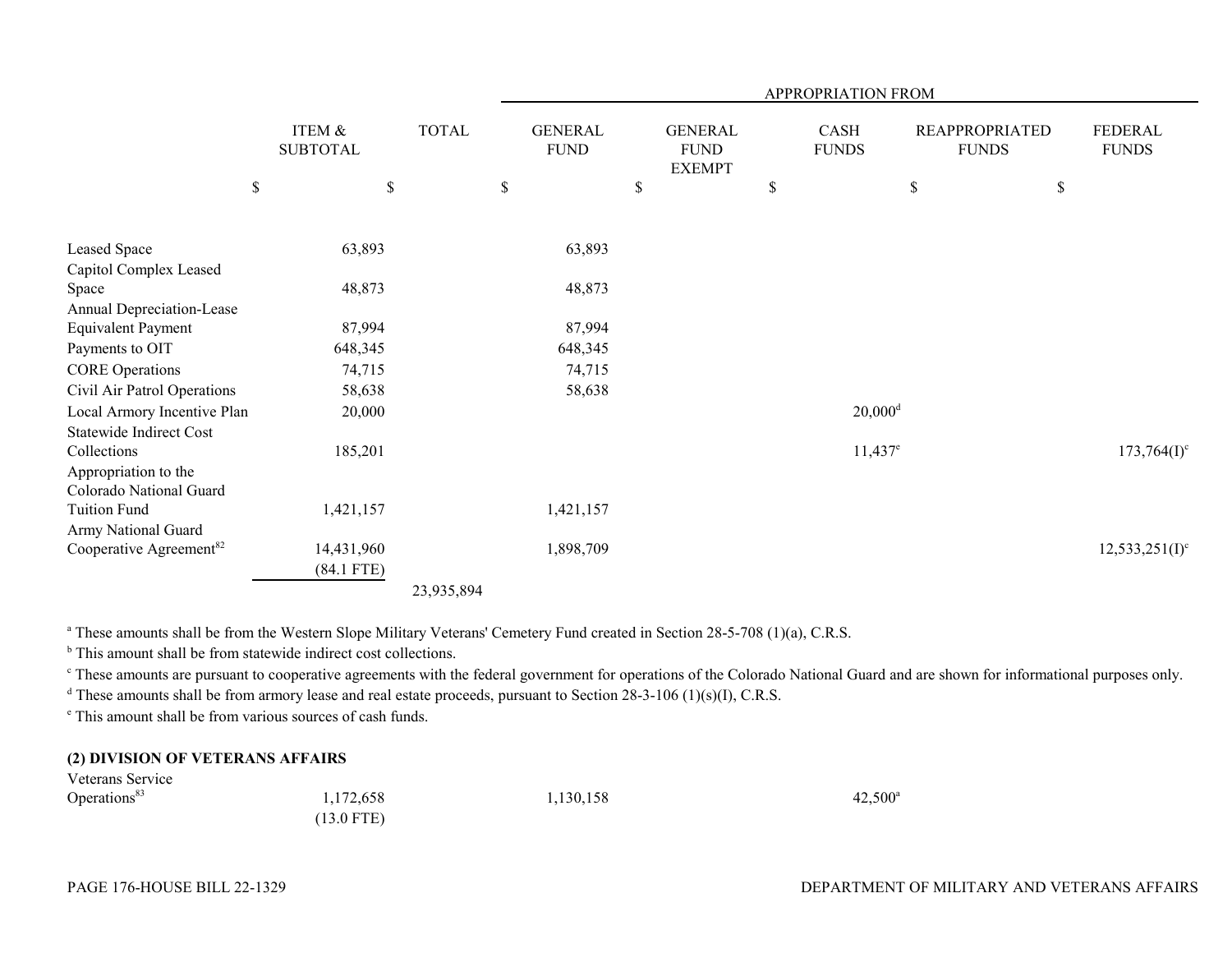|                                                           |      |                           |              | APPROPRIATION FROM |                               |    |                                                |    |                        |                                       |               |                         |
|-----------------------------------------------------------|------|---------------------------|--------------|--------------------|-------------------------------|----|------------------------------------------------|----|------------------------|---------------------------------------|---------------|-------------------------|
|                                                           |      | ITEM &<br><b>SUBTOTAL</b> | <b>TOTAL</b> |                    | <b>GENERAL</b><br><b>FUND</b> |    | <b>GENERAL</b><br><b>FUND</b><br><b>EXEMPT</b> |    | CASH<br><b>FUNDS</b>   | <b>REAPPROPRIATED</b><br><b>FUNDS</b> |               | FEDERAL<br><b>FUNDS</b> |
|                                                           | $\$$ | \$                        |              | \$                 |                               | \$ |                                                | \$ |                        | $\$$                                  | \$            |                         |
| County Veterans Service                                   |      |                           |              |                    |                               |    |                                                |    |                        |                                       |               |                         |
| <b>Officer Payments</b>                                   |      | 1,301,341                 |              |                    | 1,301,341                     |    |                                                |    |                        |                                       |               |                         |
| Colorado State Veterans                                   |      |                           |              |                    |                               |    |                                                |    |                        |                                       |               |                         |
| Trust Fund Expenditures                                   |      | 832,045                   |              |                    |                               |    |                                                |    | 832,045 <sup>a</sup>   |                                       |               |                         |
| Veterans Assistance Grant                                 |      |                           |              |                    |                               |    |                                                |    |                        |                                       |               |                         |
| Program                                                   |      | 1,007,886                 |              |                    | 850,000                       |    |                                                |    | $157,886^b$            |                                       |               |                         |
|                                                           |      |                           |              |                    | $(0.5$ FTE)                   |    |                                                |    |                        |                                       |               |                         |
| Western Slope Veterans                                    |      |                           |              |                    |                               |    |                                                |    |                        |                                       |               |                         |
| Cemetery                                                  |      | 502,179                   |              |                    | 247,332                       |    |                                                |    | 254,847°               |                                       |               |                         |
|                                                           |      | $(5.8$ FTE)               |              |                    |                               |    |                                                |    |                        |                                       |               |                         |
| <b>Grand Junction Veterans</b><br>One-stop Center/Western |      |                           |              |                    |                               |    |                                                |    |                        |                                       |               |                         |
| Region One Source                                         |      | 356,438                   |              |                    | 133,666                       |    |                                                |    | $147,772$ <sup>d</sup> |                                       | $75,000(I)^e$ |                         |
|                                                           |      |                           |              |                    | $(3.1$ FTE)                   |    |                                                |    |                        |                                       | $(1.0$ FTE)   |                         |
|                                                           |      |                           | 5,172,547    |                    |                               |    |                                                |    |                        |                                       |               |                         |

<sup>a</sup> These amounts shall be from the Colorado State Veterans Trust Fund created in Section 28-5-709 (1)(a), C.R.S.

<sup>b</sup> This amount shall be from the Veterans Assistance Grant Program Cash Fund created in Section 28-5-712 (3), C.R.S.

c This amount shall be from the Western Slope Military Veterans' Cemetery Fund created in Section 28-5-708 (1)(a), C.R.S.

<sup>d</sup> This amount shall be from the Veterans One-stop Center Cash Fund created in Section 28-5-713 (4), C.R.S.

e This amount is estimated to be received from amounts appropriated in the Colorado State Veterans Trust Fund expenditures line item in this division.

## **(3) AIR NATIONAL GUARD**  $O$  agentions and Maintenance

| Operations and Maintenance  |                      |         |                  |
|-----------------------------|----------------------|---------|------------------|
| Agreement for               |                      |         |                  |
| Buckley/Greeley             | 2,722,163            | 424,736 | $2,297,427(I)^a$ |
|                             | $(28.0 \text{ FTE})$ |         |                  |
| Air Traffic Control Buckley | 737,692              |         | $737,692(1)^a$   |
|                             |                      |         | (7.0 FTE)        |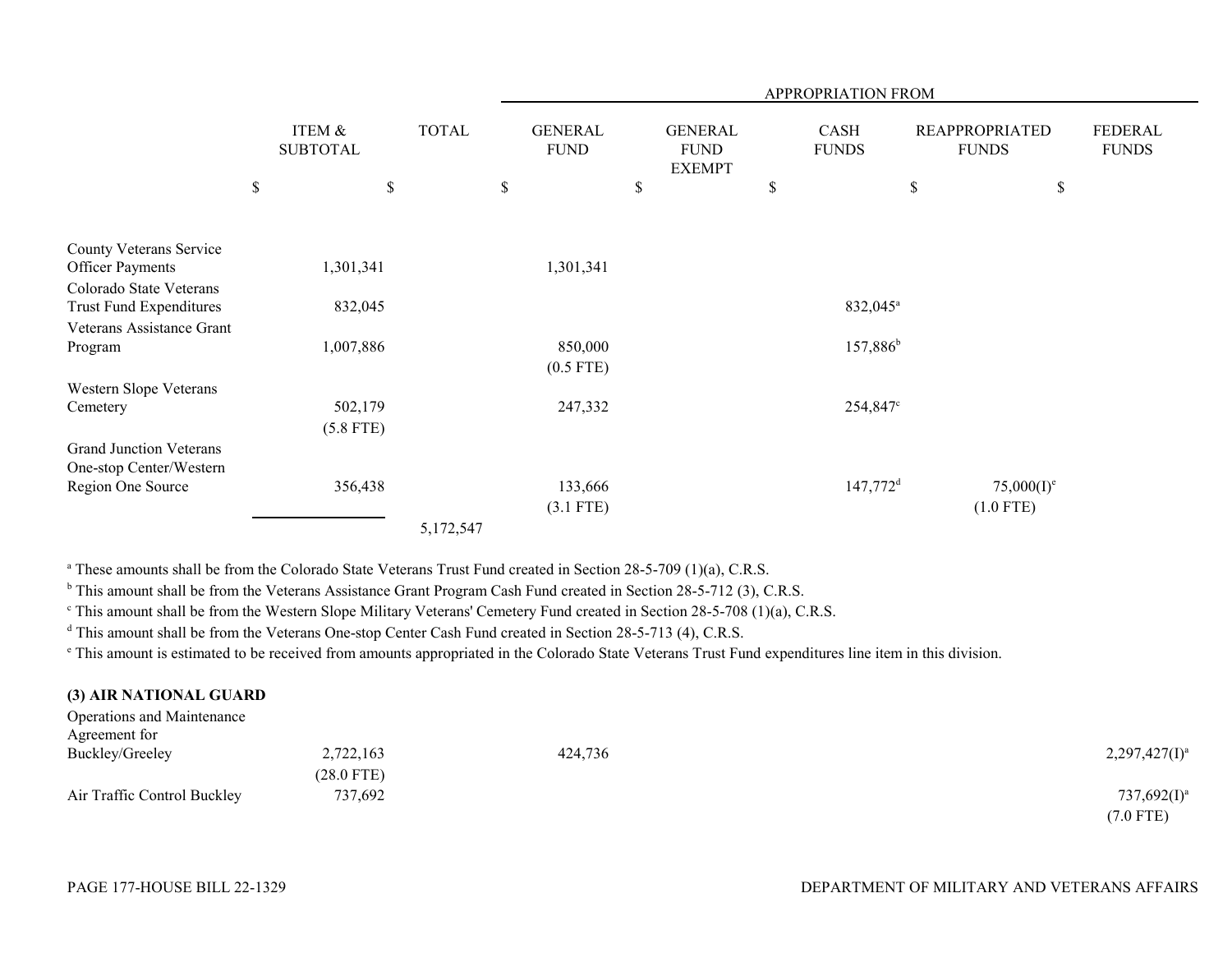|                                                                                                                                                                                                                       |                           |               |                               |                                                | <b>APPROPRIATION FROM</b>   |                                       |                                       |
|-----------------------------------------------------------------------------------------------------------------------------------------------------------------------------------------------------------------------|---------------------------|---------------|-------------------------------|------------------------------------------------|-----------------------------|---------------------------------------|---------------------------------------|
|                                                                                                                                                                                                                       | ITEM &<br><b>SUBTOTAL</b> | <b>TOTAL</b>  | <b>GENERAL</b><br><b>FUND</b> | <b>GENERAL</b><br><b>FUND</b><br><b>EXEMPT</b> | <b>CASH</b><br><b>FUNDS</b> | <b>REAPPROPRIATED</b><br><b>FUNDS</b> | <b>FEDERAL</b><br><b>FUNDS</b>        |
| \$                                                                                                                                                                                                                    | $\$$                      |               | $\mathbb{S}$                  | \$                                             | \$                          | \$                                    | \$                                    |
| Security for Space Command<br>Facility at Greeley                                                                                                                                                                     | 390,000                   |               |                               |                                                |                             |                                       | $390,000(I)^a$<br>$(6.0$ FTE)         |
|                                                                                                                                                                                                                       |                           | 3,849,855     |                               |                                                |                             |                                       |                                       |
| <sup>a</sup> These amounts are pursuant to cooperative agreements with the federal government for operations of the Colorado National Guard and are shown for informational purposes only.                            |                           |               |                               |                                                |                             |                                       |                                       |
| (4) FEDERAL FUNDED PROGRAMS                                                                                                                                                                                           |                           |               |                               |                                                |                             |                                       |                                       |
| National Guard Service                                                                                                                                                                                                |                           |               |                               |                                                |                             |                                       |                                       |
| Members                                                                                                                                                                                                               | 110,100,000               |               |                               |                                                |                             |                                       | $110,100,000(I)^a$<br>$(2,340.0$ FTE) |
|                                                                                                                                                                                                                       |                           | 110,100,000   |                               |                                                |                             |                                       |                                       |
| a This amount is an estimate of federal expenditures for Colorado National Guard military personnel. This amount is not accounted for in the state accounting system and is shown for<br>informational purposes only. |                           |               |                               |                                                |                             |                                       |                                       |
| <b>TOTALS PART XIV</b>                                                                                                                                                                                                |                           |               |                               |                                                |                             |                                       |                                       |
| (MILITARY AND<br><b>VETERANS AFFAIRS)</b>                                                                                                                                                                             |                           | \$143,058,296 | \$12,665,672                  |                                                | \$1,572,269                 | \$80,305 <sup>a</sup>                 | $$128,740,050^b$                      |
| <sup>a</sup> Of this amount, \$75,000 contains an (I) notation.<br>$b$ This amount contains an (I) notation.                                                                                                          |                           |               |                               |                                                |                             |                                       |                                       |

**FOOTNOTES** -- The following statements are referenced to the numbered footnotes throughout section 2.

82 Department of Military and Veterans Affairs, Executive Director and Army National Guard, Personal Services, Operating Expenses, Vehicle Lease Payments, and Army National Guard Cooperative Agreement -- In addition to the transfer authority provided in Section 24-75-108, C.R.S., the Department is authorized to transfer up to 20.0 percent of the total General Fund appropriations in these line items between these line items. Transfers to or from the Vehicle Lease Payments line item may be used solely to address changes in the portion of costs covered by federal authorities for vehicle lease payments.